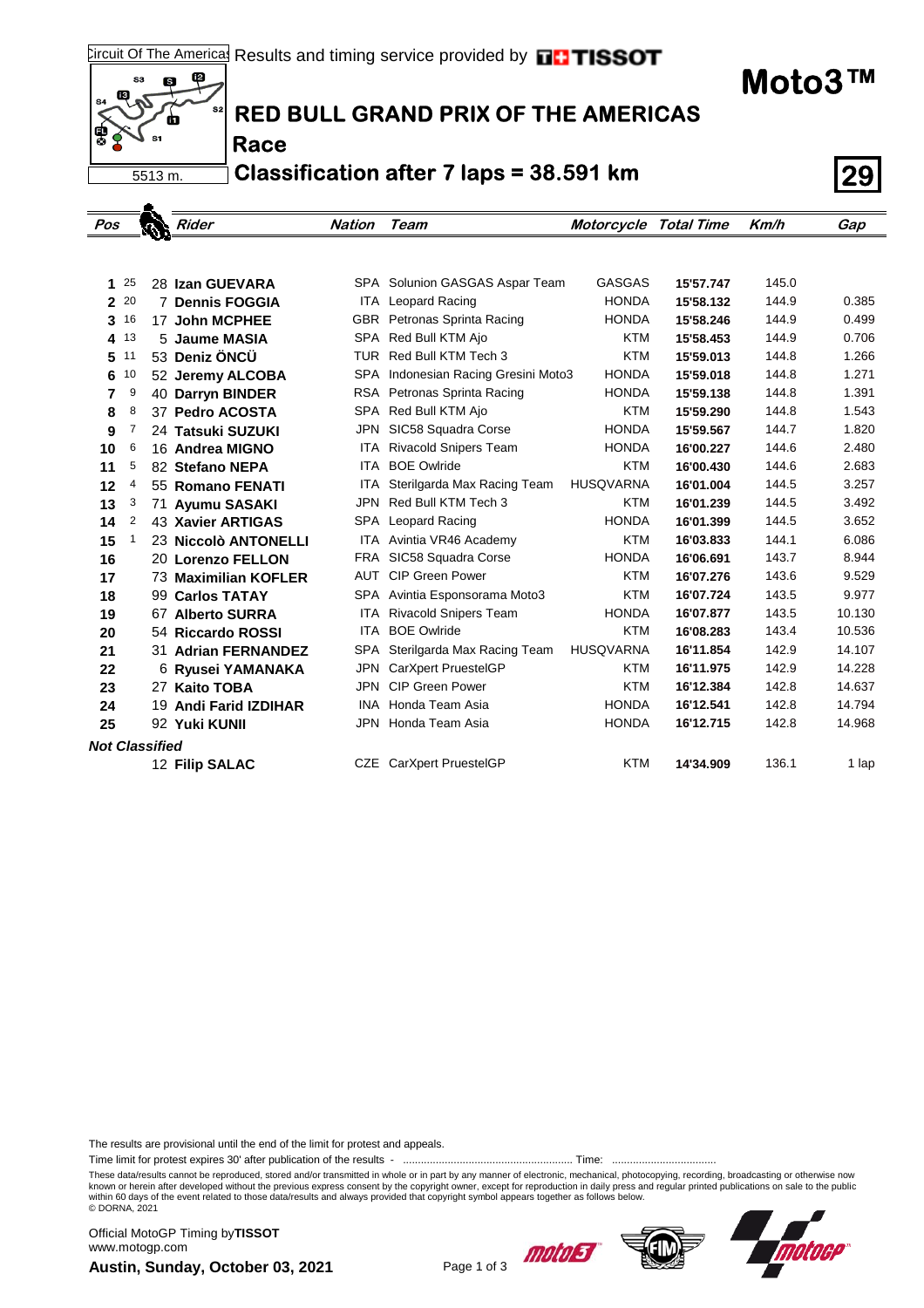f2

**Moto3™**



| Race condition: Drv | Pole Position:       |                              | Jaume MASIA       | 2'15.986 | 145.9 Km/h |
|---------------------|----------------------|------------------------------|-------------------|----------|------------|
| Air: 29°            | Fastest Lap:         | Lap $\overline{\phantom{a}}$ | Tatsuki SUZUKI    | 2'16.172 | 145.7 Km/h |
| Humidity: 61%       | Best Race Lap:       | 2017                         | <b>Aron CANET</b> | 2'15.583 | 146.3 Km/h |
| Ground: 36°         | All Time Lap Record: | 2017                         | <b>Aron CANET</b> | 2'14.644 | 147.4 Km/h |

|          | 11:03'44 Xavier ARTIGAS     | <u>jump start</u>                                            |
|----------|-----------------------------|--------------------------------------------------------------|
|          | 11:04'07 Xavier ARTIGAS     | double long lap penalty                                      |
|          | 11:07'47 Adrian FERNANDEZ   | long lap penalty due to advantage gained in shortcut at T2-3 |
|          | 11:11'54 Adrian FERNANDEZ   | long lap penalty                                             |
|          | 11:14'34 Lorenzo FELLON     | track limits warning                                         |
|          | 11:15'49 Riccardo ROSSI     | track limits warning                                         |
|          | 11:16'45 Pedro ACOSTA       | track limits warning                                         |
|          | 11:17'00 Filip SALAC        | crashed out - Rider OK                                       |
|          | 11:18'13 Niccolò ANTONELLI  | crashed out - Rider OK                                       |
| 11:18'27 |                             | Red flag                                                     |
|          | 11:18'30 Niccolò ANTONELLI  | re-joined race                                               |
| 11:18'44 |                             | Race Interrupted after 7 full laps completed                 |
| 11:18'45 |                             | Two-thirds race distance not completed                       |
| 11:18'46 |                             | Restarted race will be for 5 laps                            |
|          | 11:20'28 Deniz ÖNCÜ         | entered pits                                                 |
|          | 11:20'29 John MCPHEE        | entered pits                                                 |
|          | 11:20'30 Jaume MASIA        | entered pits                                                 |
|          | 11:20'30 Andrea MIGNO       | entered pits                                                 |
|          | 11:20'30 Xavier ARTIGAS     | entered pits                                                 |
|          | 11:20'30 Tatsuki SUZUKI     | entered pits                                                 |
|          | 11:20'31 Darryn BINDER      | entered pits                                                 |
|          | 11:20'31 Izan GUEVARA       | entered pits                                                 |
|          | 11:20'32 Dennis FOGGIA      | entered pits                                                 |
|          | 11:20'32 Jeremy ALCOBA      | entered pits                                                 |
|          | 11:20'33 Romano FENATI      | entered pits                                                 |
|          | 11:20'33 Stefano NEPA       | entered pits                                                 |
|          | 11:20'37 Ayumu SASAKI       | entered pits                                                 |
|          | 11:20'40 Maximilian KOFLER  | entered pits                                                 |
|          | 11:20'40 Pedro ACOSTA       | entered pits                                                 |
|          | 11:20'40 Carlos TATAY       | entered pits                                                 |
|          | 11:20'41 Lorenzo FELLON     | entered pits                                                 |
|          | 11:20'43 Adrian FERNANDEZ   | entered pits                                                 |
|          | 11:20'43 Riccardo ROSSI     | entered pits                                                 |
|          | 11:20'44 Ryusei YAMANAKA    | entered pits                                                 |
|          | 11:20'45 Alberto SURRA      | entered pits                                                 |
|          | 11:20'45 Kaito TOBA         | entered pits                                                 |
|          | 11:20'50 Niccolò ANTONELLI  | entered pits                                                 |
|          | 11:20'50 Andi Farid IZDIHAR | entered pits                                                 |
|          | 11:20'52 Yuki KUNII         | entered pits                                                 |
| 11:27'42 |                             | Pit lane opens at 11:33 for a quick start procedure          |
| 11:33'15 |                             | <b>SIGHTING LAP START</b>                                    |
| 11:36'44 |                             | <b>WARM UP LAP START</b>                                     |
| 11:40'27 |                             | <b>RACE START</b>                                            |
|          | 11:40'53 Yuki KUNII         | starting from pit lane                                       |
| 11:41'35 |                             | No jump starts                                               |
|          |                             |                                                              |

The results are provisional until the end of the limit for protest and appeals.

Time limit for protest expires 30' after publication of the results - ......................................................... Time: ...................................

These data/results cannot be reproduced, stored and/or transmitted in whole or in part by any manner of electronic, mechanical, photocopying, recording, broadcasting or otherwise now<br>known or herein after developed without within 60 days of the event related to those data/results and always provided that copyright symbol appears together as follows below. © DORNA, 2021

**Austin, Sunday, October 03, 2021** Page 2 of 3 Official MotoGP Timing by **TISSOT**www.motogp.com